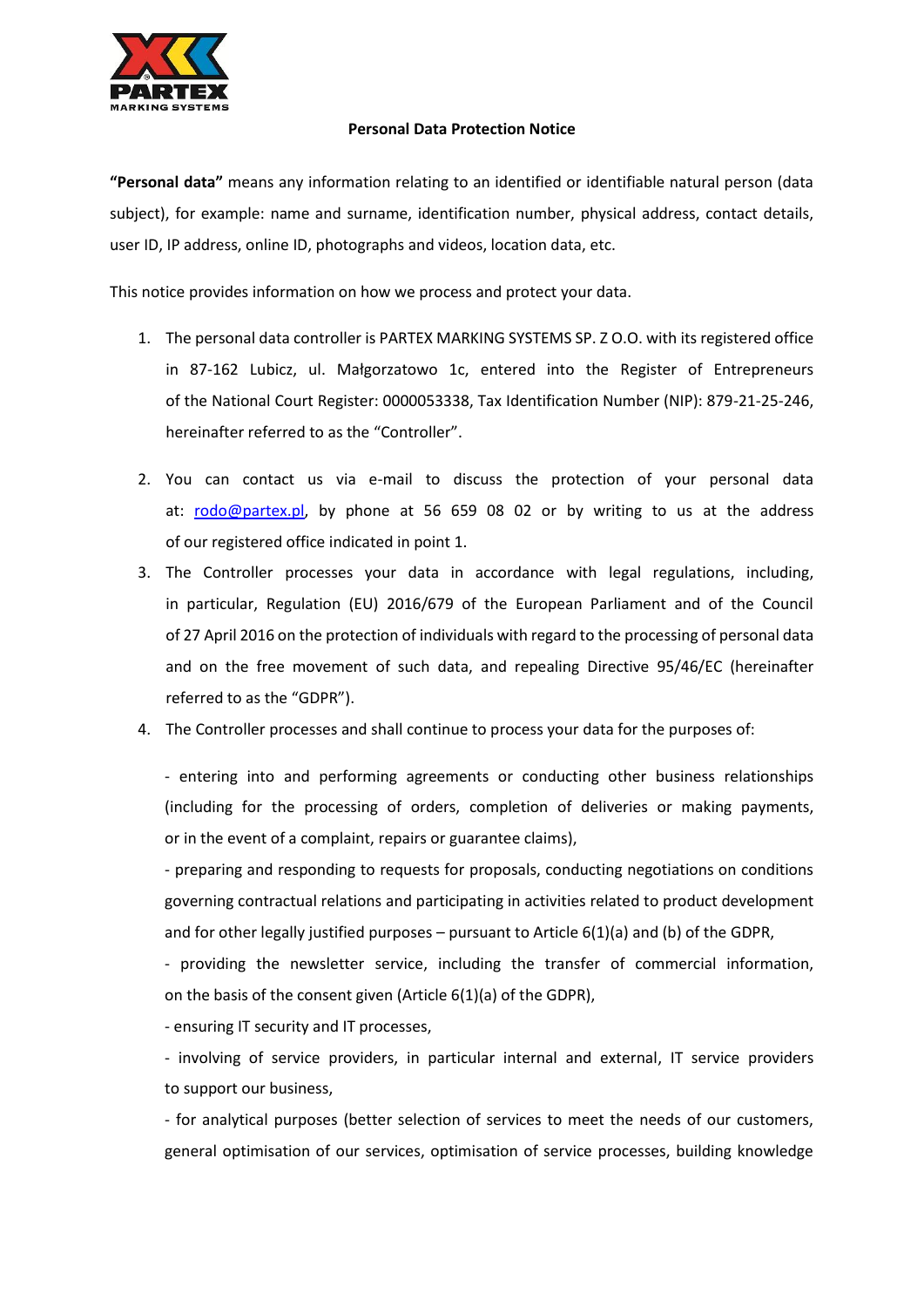

about our customers, financial analysis of our company, etc.) as a realisation of our legitimate interest (Article 6(1)(f) of the GDPR),

- possible establishing, pursuing or defending against claims being the realisation of our legitimate interest (Article 6(1)(f) of the GDPR),

- customer satisfaction surveys, being the realisation of our legitimate interest in determining the quality of our service and the level of satisfaction of our customers with our products and services (Article 6(1)(f) of the GDPR),

- fulfilling the legally binding obligations on the Controller (Article 6(1)(c) of the GDPR).

- 5. Providing personal data is voluntary, but not necessary, which means that in case of failure to provide it, the Controller shall not be able to process the request submitted by the User (e.g. he/she shall not receive an answer to the sent request, he/she shall not receive a newsletter, offer, he/she shall not take part in recruitment).
- 6. The Controller uses IP addresses collected during Internet connections for technical purposes related to server administration. In addition, IP addresses are used to collect general statistical demographic information (e.g. on the region from which the connection is made).
- 7. User data may be made available to entities entitled to receive them under the applicable law, including competent judicial authorities. Personal data may be transferred to entities in our capital group, entities processing them on request, entities providing legal, accounting, IT and Internet services, marketing agencies and business partners. Personal data shall not be transferred to a third country/international organisation.
- 8. The Controller processes and shall process your personal data for the duration of negotiations, during the term of the agreement or services provided after its termination (e.g. handling of complaints) until the expiration of the period of limitation of claims from these areas indicated or the statute of limitations of tax liabilities, whichever is longer.
- 9. The Controller shall protect personal data against unauthorised disclosure as well as against processing in breach of applicable law. The Controller shall select and apply appropriate technical and organisational measures ensuring the protection of personal data processing, and shall declare that access to its databases is granted only to authorised persons.
- 10. If the user has consented to the use of personal data in connection with the use of the newsletter service, the personal data shall be processed until the consent is revoked.
- 11. Personal data shall not be processed by automated means by the Controller.
- 12. Your rights in connection with the processing of personal data by the Controller:
	- the right of access to the content of your personal data,